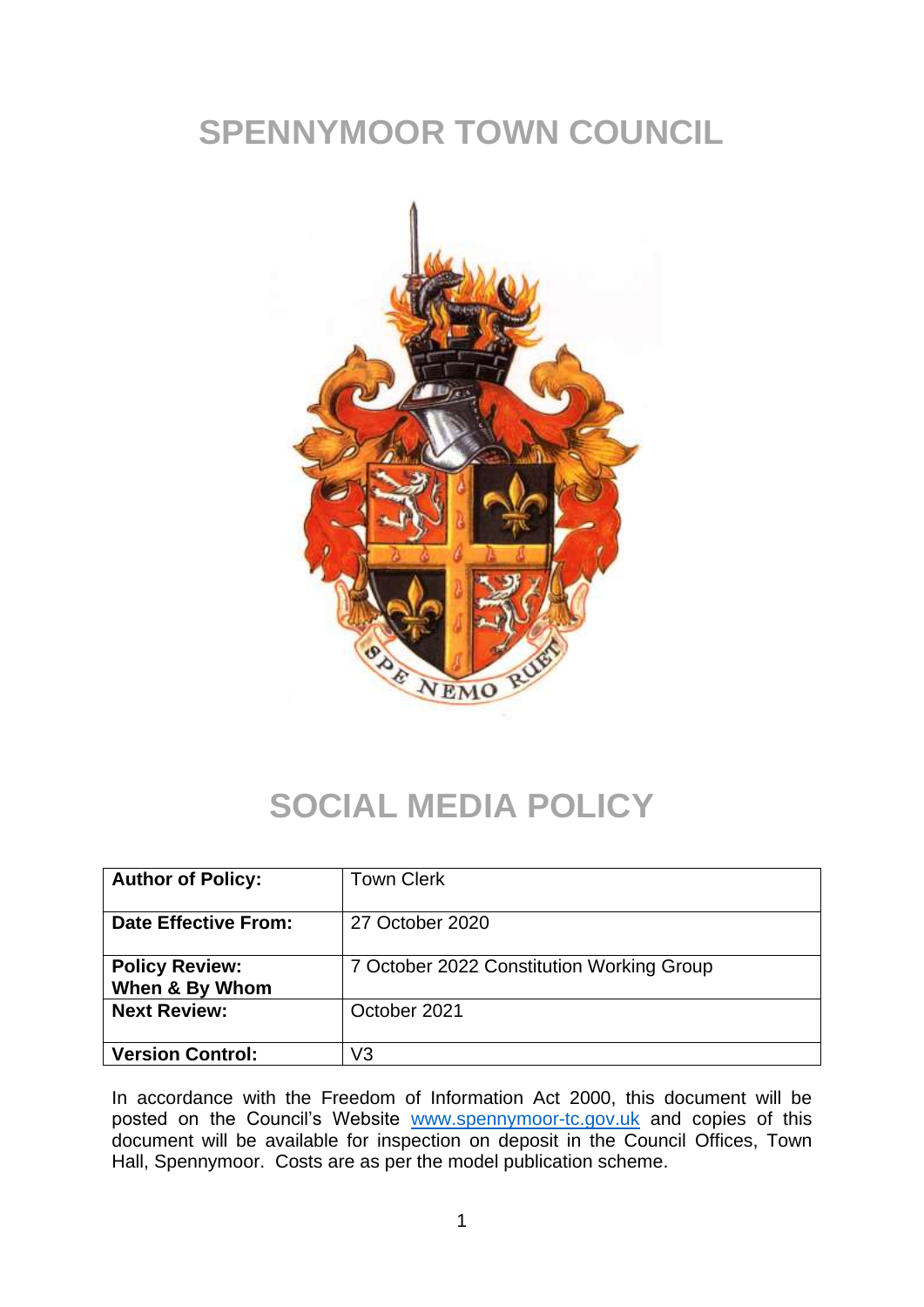# **1. Policy Statement**

- 1.1 This policy is intended to help Members and employees of Spennymoor Town Council make appropriate decisions about the use of social media such as blogs, wikis, social networking websites, podcasts and other media sharing services, forums, message boards, or comments on websites such as Twitter, Facebook and LinkedIn etc.
- 1.2 This policy outlines the standards which should be observed when using social media, the circumstances in which use of social media will be monitored and the action which will be taken in respect of breaches of this policy.

This policy is intended to:

- introduce various forms of social media;
- set down rules governing the basic use of social media; and,
- provide guidance in relation to the use of social media and to highlight some of the pitfalls to avoid.
- 1.3 All Members and employees are expected to comply with this policy at all times to protect the privacy, confidentiality, and interests of Spennymoor Town Council. Only those persons authorised by the Town Clerk are permitted to post material, or use the Council's logo, heading or imagery on social media websites in the Council's name and on its behalf.

### **2. Contents of This Policy**

Section 1 Introduction Section 2 What is social media? Section 3 Avoiding trouble on social media Section 4 Social media issues that are specific to Members Section 5 Monitoring and review of this policy

#### 2.1 **Section 1 – Introduction**

Residents are increasingly expecting that local government will provide its services online. Many Members and Councils are now interacting with the people they represent online through social media.

However, there are challenges that may discourage Councillors and Councils from engaging in social media use. For example, inappropriate use, (which may occur inadvertently) can cause significant damage to the Council's reputation and even lead to legal claims. In addition the technology involved is changing at a fast pace.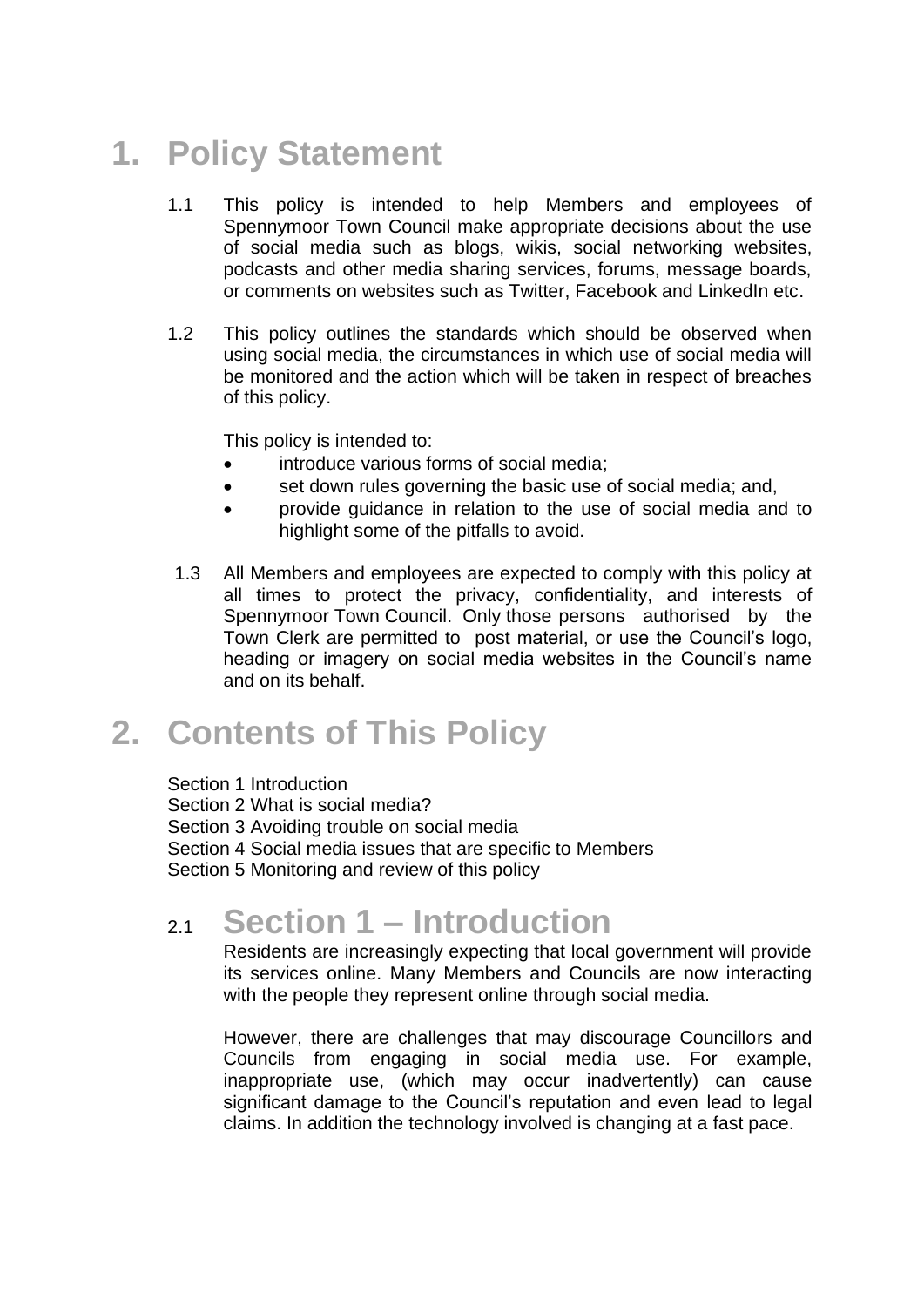This can mean that it is hard to keep up and maintain useful interaction with residents.

The problem councils now face is that if they do not engage online, residents will still use these networks to talk about councils, whether they add their voice to the conversation or not. Residents will expect their councils to engage with them on their terms, via their channels, and to be openly available online. It has become increasingly clear that if councils do not use these tools, the residents will do it for them, and bypass the council entirely.

# 2.2 **Section 2 – What is social media?**

Social media describes a range of online services which provide easy ways to create and publish on the internet. The term is generally used to describe how content (i.e. text, video and pictures) can be shared and discussed online. As a result social media is changing the way in which councillors and councils interact with local people.

The import thing to remember about social media is that it is social. It is about communication and about putting the power of the printing press into the hands of the people. Social media will have a far reaching effect on the way we govern and do business.

Nowadays anyone can publish and share their views, and more importantly can engage in conversation with others about those views, with just a few clicks of a mouse.

#### **Examples of social media**

- Facebook mainly a website which allows users to create profiles, upload photos and videos, send messages and keep in touch with friends, family and colleagues
- Twitter  $-$  for telling people what one is doing or thinking
- Instagram for showing people pictures
- YouTube for showing people videos
- LinkedIn for work networking

#### 2.3 **Section 3 – Avoiding trouble on social media**

Any form of communication carries with it the possibility of misunderstanding. Social media is especially vulnerable to this. A comment which would be seen as harmlessly humorous in normal conversation could be seen as seriously offensive on Twitter.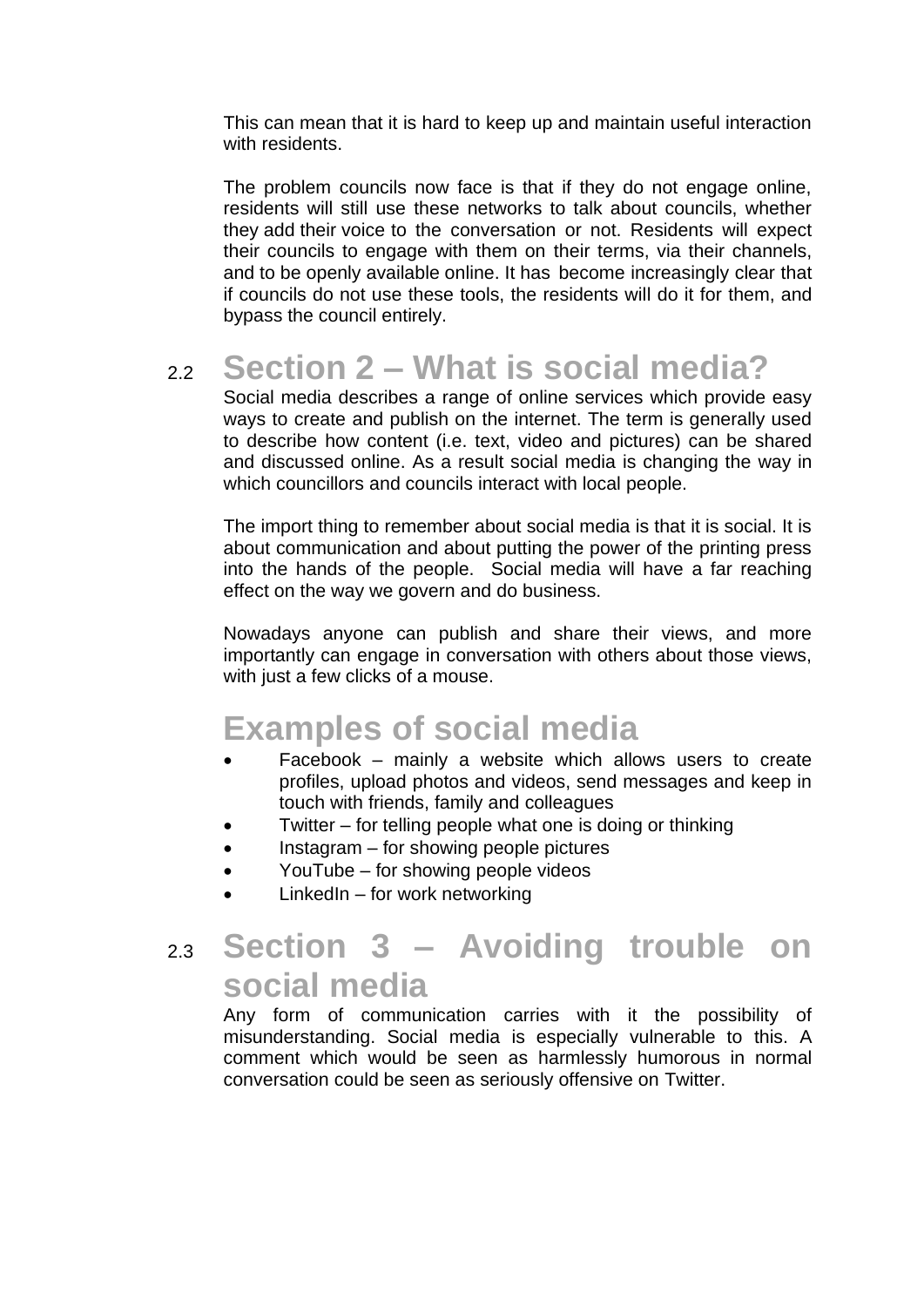Councillors should bear in mind that the problems which arise from social media often stem from users forgetting two key characteristics of social media:

- 1. **What is said is permanently published to the world**  once something is online it is nearly impossible to take it back. As it is attributed to an individual, their name, (and that of the Council) could be forever tarnished.
- 2. **Posts can easily be misinterpreted and taken out of context**  as people reading or viewing them may not be aware of the background of the issue which is being discussed.
- 3. Council staff and Members should be careful about internet security. Losing control of a social media account to a hacker could lead to inappropriate comments being published in the Council's name.
- 4. Secure passwords (generally over eight characters long and using a mix of letters, numbers and symbols) should always be used.
- 5. Arguments should be avoided but disagreements are admissible. It is, however, necessary to take note of the comments others make. Inappropriate comments should be moderated and deleted or referred to the Town Clerk, stating clearly the reason why comments should be rejected.
- 6. For Facebook or other social networks (including the Council's website) where people can post public or semi-public messages to the Town Council profile it will be necessary to check regularly on messages or, far less preferably, disable message posting. Twitter cannot be moderated but individuals posting inappropriate comments can be blocked or reported to Twitter.
- 7. Very careful consideration needs to be given to the Town Council following individuals or organisations online. It is preferable to let other people initiate online with the Council and then to respond to "friend" or otherwise make contact with residents.

### **Legal considerations**

This section does not purport to be a complete assessment of all the legal pitfalls that may catch out a social media user, but it highlights some of the main concerns. Any questions or concerns in relation to a particular issue should be raised with the Town Clerk. Everything said online must be objective, balanced, informative and accurate.

#### **Libel**

If an untrue statement is published by a Member or a Council employee about a person which is damaging to that person's reputation they may take a libel action.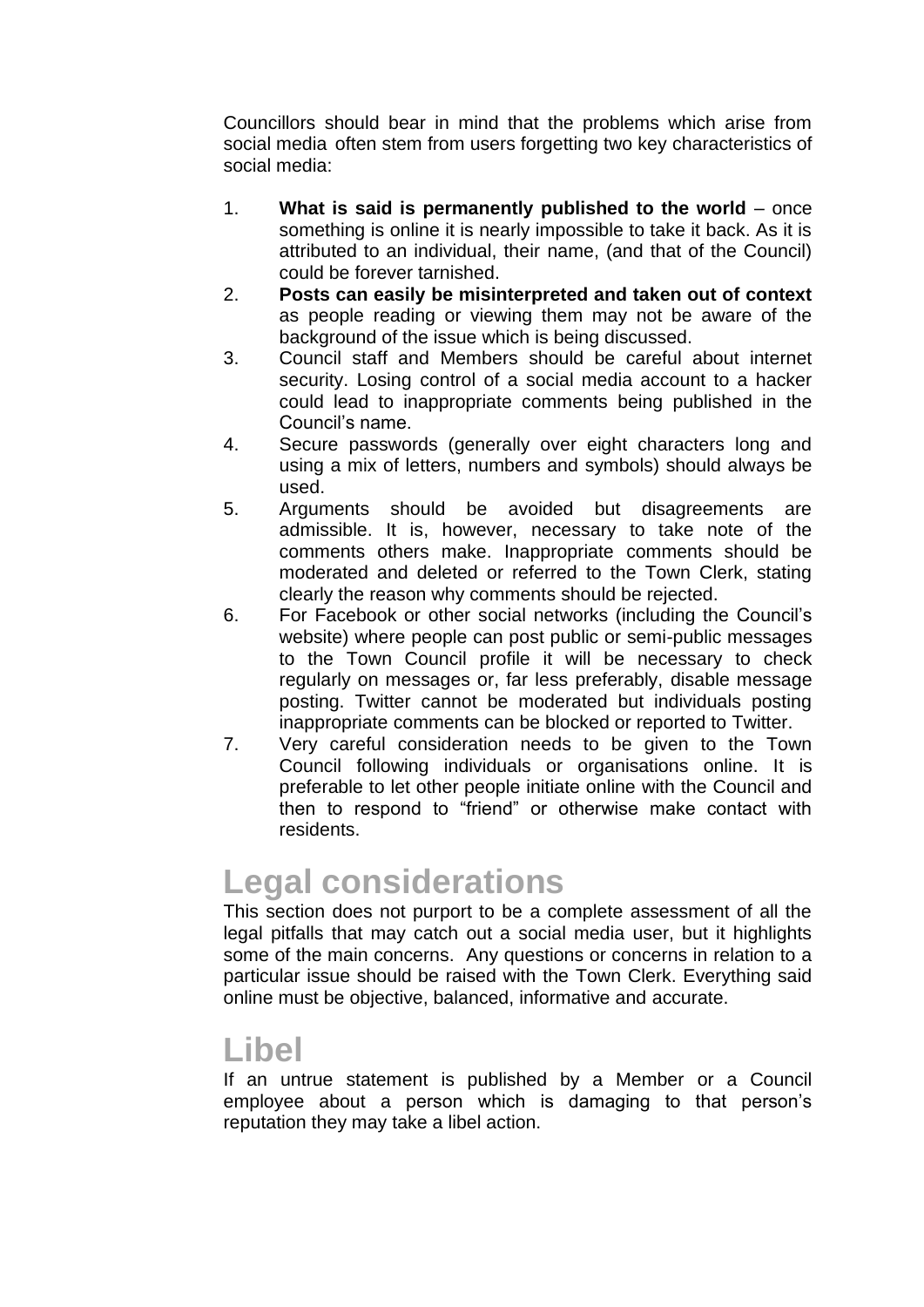This will apply also if someone else is allowed to publish something libellous on a Council website if a Member or Council employee knows about it and does not take prompt action to remove it.

#### **Copyright**

Placing images or text on any of the Council's websites from a copyrighted source (for example extracts from publications or photos) without first seeking permission is likely to breach copyright. Members and Council employees should avoid publishing anything they are unsure about.

### **General Data Protection Regulations and Confidentiality**

Avoid publishing the personal data of individuals unless their written permission has first been obtained.

In addition some information received by Members in their role as Councillors will be subject to confidentiality. This sort of material should not be published online.

#### **Obscene or offensive material**

Avoid publishing anything that people would consider obscene or offensive. Publication of obscene material (and some types of offensive material) is a criminal offence.

# **The Council's use of social media**

Material published by the Council is, for obvious reasons, restricted in terms of content. It must not:

- Contain party political material;
- Persuade the public to a particular political view;
- Promote the personal image of a particular councillor or party; and,
- Promote an individual Member's proposals, decisions or recommendations or personalise issues.

In addition, the Council should not assist (such as by re-tweeting) the publication of any of the above.

### **Interaction with Councillors by the Council online**

Spennymoor Town Council acknowledges that social media channels are now used by many residents for communication and finding information. Therefore, council materials may make reference to the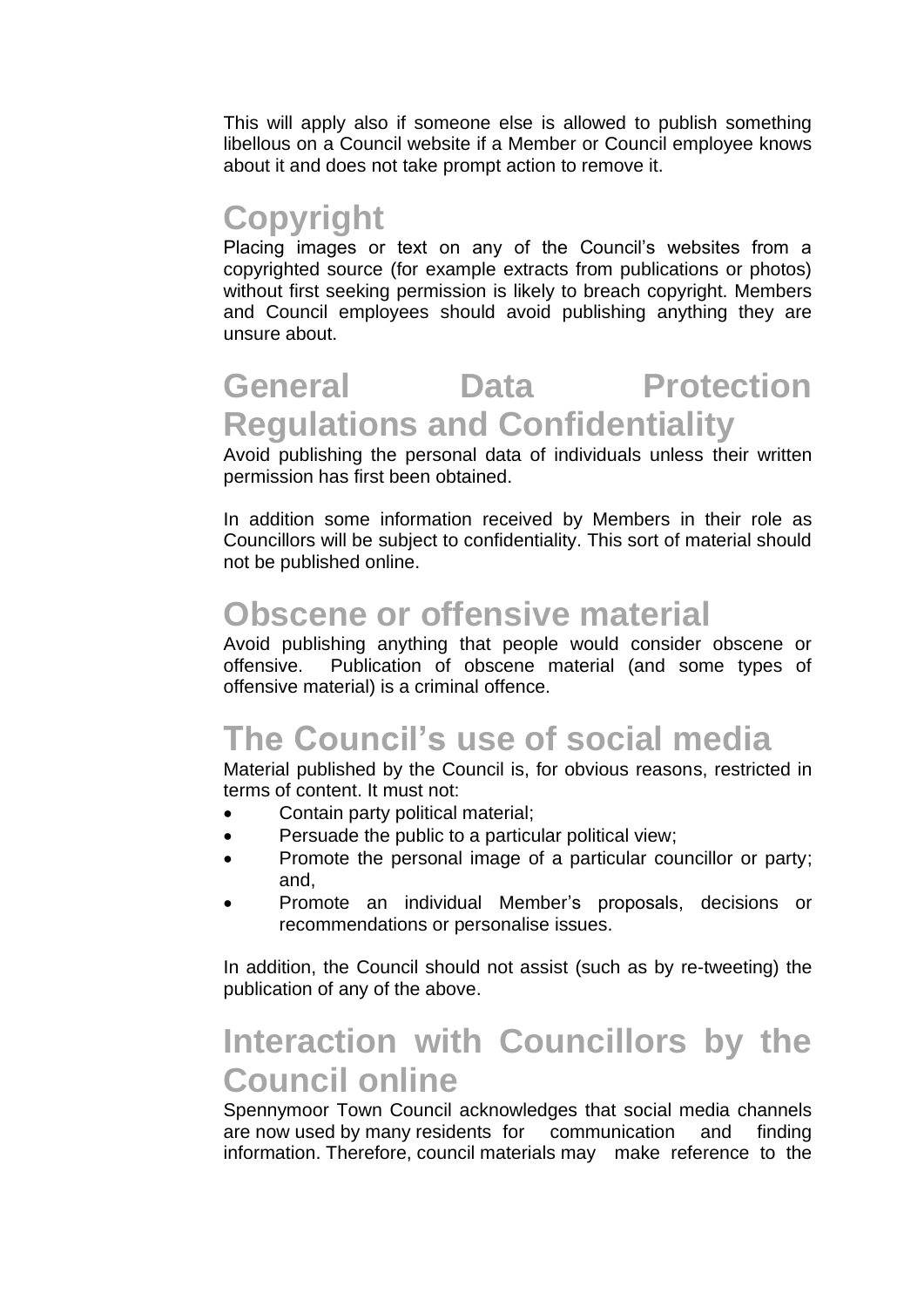social media accounts of Members as a means of contacting that Member.

### **What does the Council consider to be inappropriate or offensive?**

Spennymoor Town Council will not tolerate inappropriate or offensive use of social media and will take action against anyone found to have made any such comments. For Councillors, this could result in comments being reported as a breach of Standing Orders or Members' Code of Conduct.

It is impossible to write a list of everything that could be seen as inappropriate or offensive. Below is a list of examples of the type of comment or material that might fall into this category.

Social media should not be used in a way that:

- Breaches confidentiality for example by:
	- O Revealing confidential or commercially sensitive information belonging to the Council;
	- o Giving away personal or confidential information about an individual (such as a fellow Member or Officer) or organisation (such as a service provider or partner authority)
	- o Improperly discussing the Council's internal workings (such as agreements that it is reaching or its future plans that have not been communicated to the public)
- Does anything that could be reasonably considered insulting, threatening, discriminatory against, or bullying or harassment of any individual for example by:
	- o Making offensive or derogatory comments relating to sex, gender reassignment, race (including nationality) disability, sexual orientation, religion, age or:
	- o Using social media to bully another individual (such as an Officer or service user of the Council; or,
	- o Posting images or comments that are offensive, obscene or links to such content or:
- Brings the Council into disrepute for example by:
	- o Making defamatory comments about the Council, individuals or other organisation or groups;
	- o Promotes illegal activity or is intended to deceive or:
- Breaches copyright, for example by:
	- o Using someone else's images or written content without permission; or,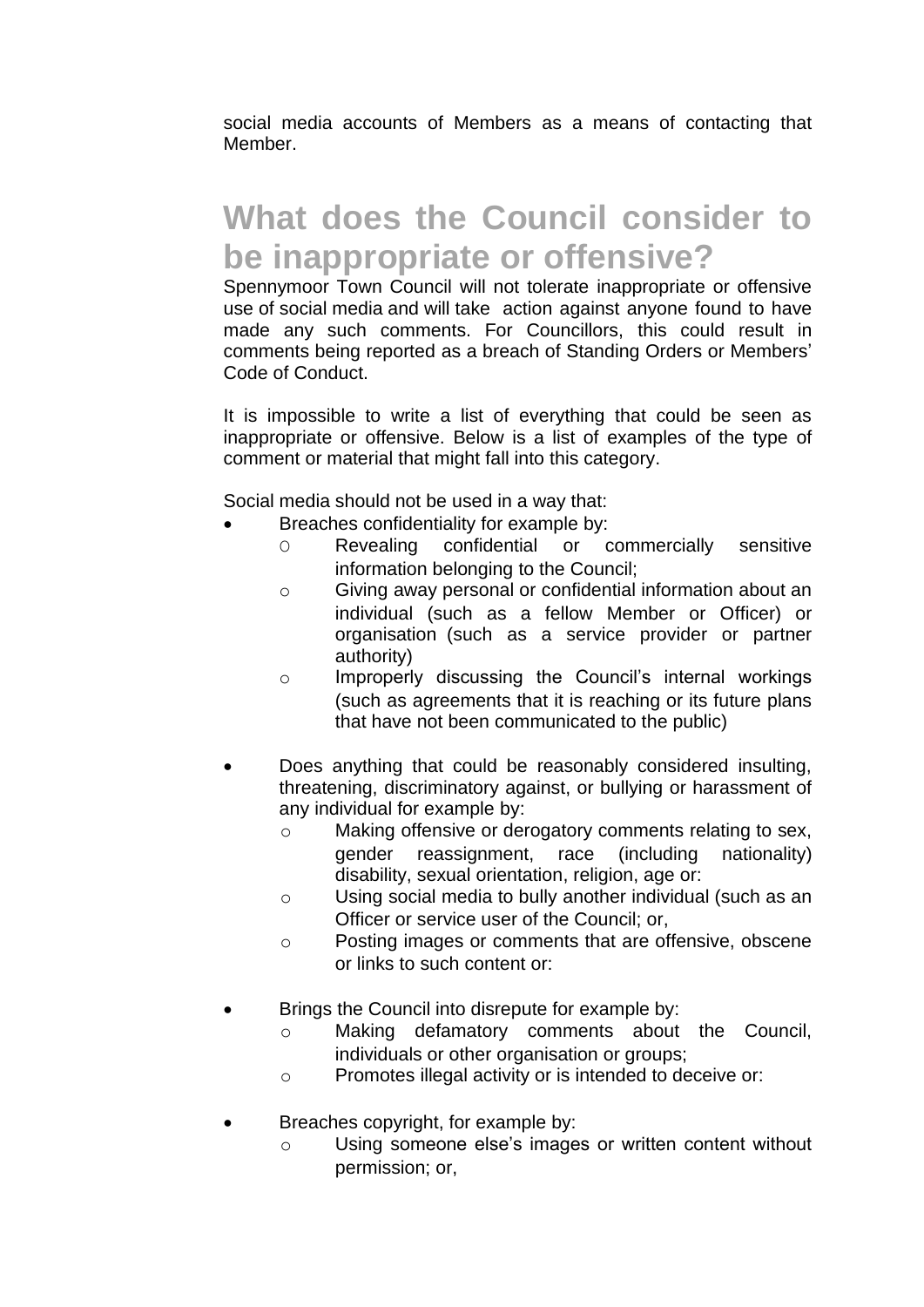o Failing to give acknowledgement where permission has been given to reproduce something.

In cases where there is doubt as to whether content is appropriate the Town Clerk should be consulted before posting.

### 2.4 **Section 4 – Social media issues which are specific to Councillors**

Members have the same legal duties online as anyone else, but failure to comply with the law may have more serious consequences. There are certain restrictions on using social media websites for electoral campaigning and extra care also needs to be taken when writing on planning, licensing and other regulatory matters.

This section looks at some issues that are particularly relevant to the life and work of a Member and builds on the principles set out in Section 3.

### **Personal use of social media**

This guide considers the use of social media by Members in the context of social media accounts and Members' "public" accounts.

It is sometimes hard for Members to separate their public and private lives. The Council is of the view that Members should operate separate "public" and "private" social media accounts to maintain their personal privacy.

Members should refrain from mentioning anything council-related on their private social media accounts as the Code of Conduct can still apply.

# **Allow disagreements but avoid arguments**

Some comments may be inappropriate but deleting the comments of people who disagree with Members will often backfire. Members cannot stop them from posting the same comments elsewhere, then linking back to a Member's site and saying the Council is gagging those who disagree. It is not necessary to respond to everything. Comments can be ignored if necessary.

#### **Electoral periods**

The Electoral Commission requires that candidates provide a return of expenditure on any form of advertising or campaign literature, including web advertising.